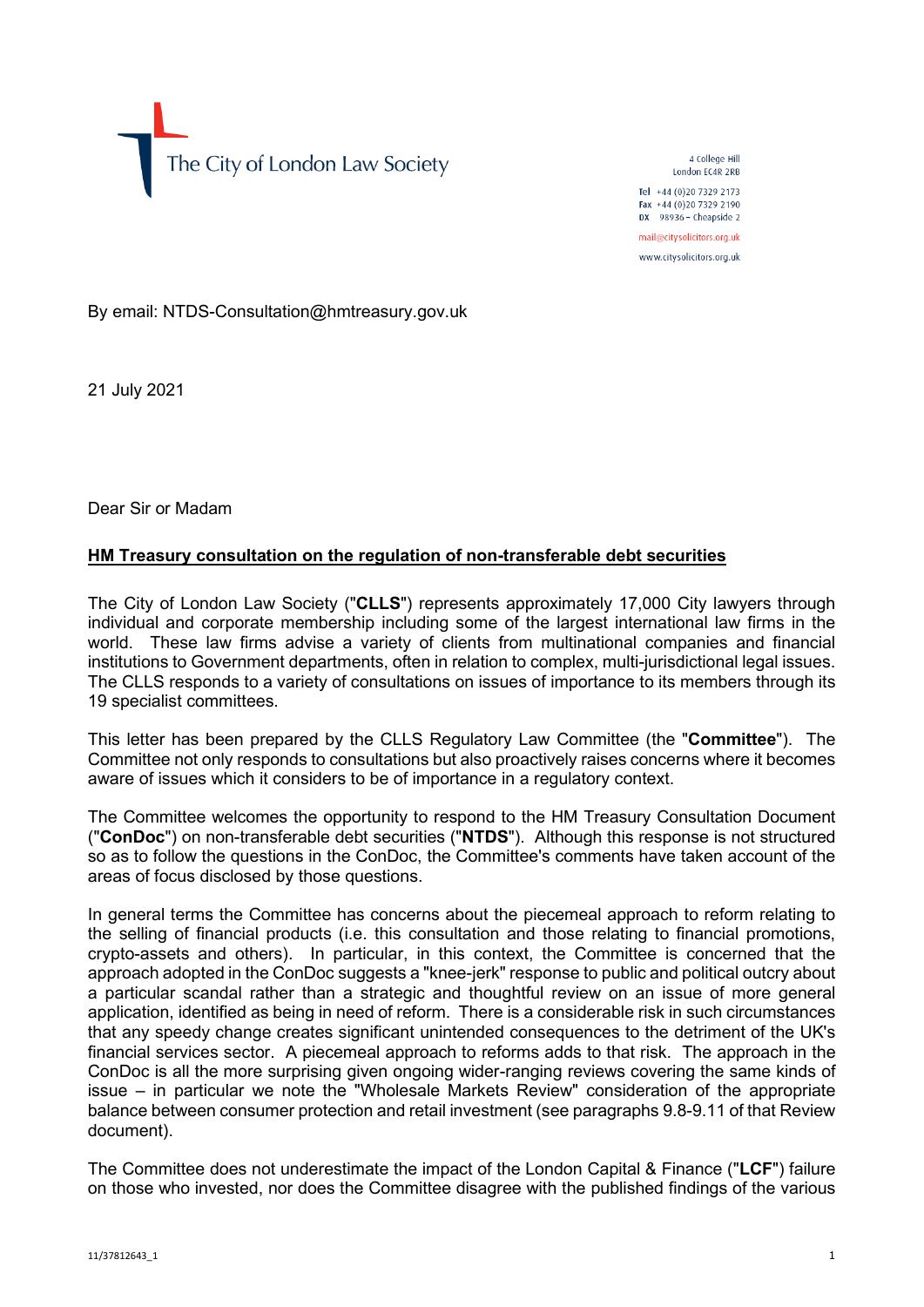enquiries into that failure that the UK regulators might legitimately have done more to avoid its occurrence. The Committee agrees that the way in which LCF operated bore some resemblance to activities subject to regulation (notably fund management or deposit taking).

However, the Committee notes that the ConDoc itself acknowledges that the market in NTDS has been declining in favour of transferable debt securities which are already within the regulatory regime (and eligible to be held within an ISA, unlike NTDS). The Committee considers, in the light of that, and the increased awareness about the risks arising from NTDS, the case for extending and potentially adding complexity to the regulatory perimeter is not made out (i.e. Option 3 is in our view to be preferred). As the Consultation Document notes, there are existing powers available to the FCA, and other proposals put forward by HM Treasury relating to financial promotions, that are capable of addressing the issues that arose in LCF. The Consultation Document appears to rely on perceived deficiencies in existing powers alone, without identifying any particular benefits in its preferred solution (Option 1). As a minimum, HM Treasury should allow changes elsewhere to take effect, before assessing their impact, and considering the value of further changes.

Although the Committee has not been persuaded by the Consultation Document that further changes to the regulatory regime are necessary, it has considered the other options put forward. As the Consultation Document notes in relation to Option 2, prospectuses are typically lengthy and contain a large amount of detailed information (much of which is prescribed), and the "approval" by the FCA of a prospectus raises the risk of being misconstrued by retail investors. This risk of the FCA's involvement being misconstrued appears to have been a central factor in the way that LCF operated. As such, we agree with the conclusion in the Consultation Document that Option 2 would not materially improve the position for retail investors.

The Committee considers that if HM Treasury decides to make some change to the regulatory regime, its preferred option of amending the Regulated Activities Order ("**RAO**") (Option 1) is preferable to revising the scope of the Markets in Financial Instruments Directive ("**MiFID**"). The MiFID scope was implemented by the UK through the RAO, and any change to that scope would necessitate changes to the RAO in any event. The Committee considers that if there is to be any change to the RAO, this should be done directly, and with care to ensure that it does not impact more widely than the harm the change seeks to address. The Committee considers that amending article 18 RAO to do this would be an appropriate mechanism, but that any amendments would need to be done with great care.

The Consultation Document (and the Gloster Report) focus on the issue of NTDS to individuals by LCF, where LCF used the proceeds to lend to others for reward. Any change to the RAO should be carefully constructed to address that issue without unintended adverse consequences in other contexts. The Consultation Document recognises one instance of this risk – that of "real economy" issuers raising their own debt capital. However, it is unclear whether this is, for example, intended to include the raising of finance for group businesses by a parent or group SPV entity.

The use of non-transferable debt instruments in other contexts, such as in the issue of instruments as a form of employee remuneration (whether to meet regulatory requirements or otherwise) would fall outside the kind of mischief highlighted by the ConDoc as arising in the LCF case. Additionally, certain securitisation models may involve an SPV being set up by a financial institution, and the SPV issuing non-transferable debt instruments to finance the acquisition of credit portfolios (e.g. on a basis akin to a protected cell company). In that scenario the appropriate candidate for authorisation is the financial institution and not the SPV.

One approach would be to disapply the exclusion in RAO art 18 to the issue of debentures where particular conditions are met, e.g.:

The debentures are promoted to individuals otherwise than in the course of their occupation or employment (such as investment professionals, who should have the experience/nous to assess such an offer; but could include employees of the issuer/group); and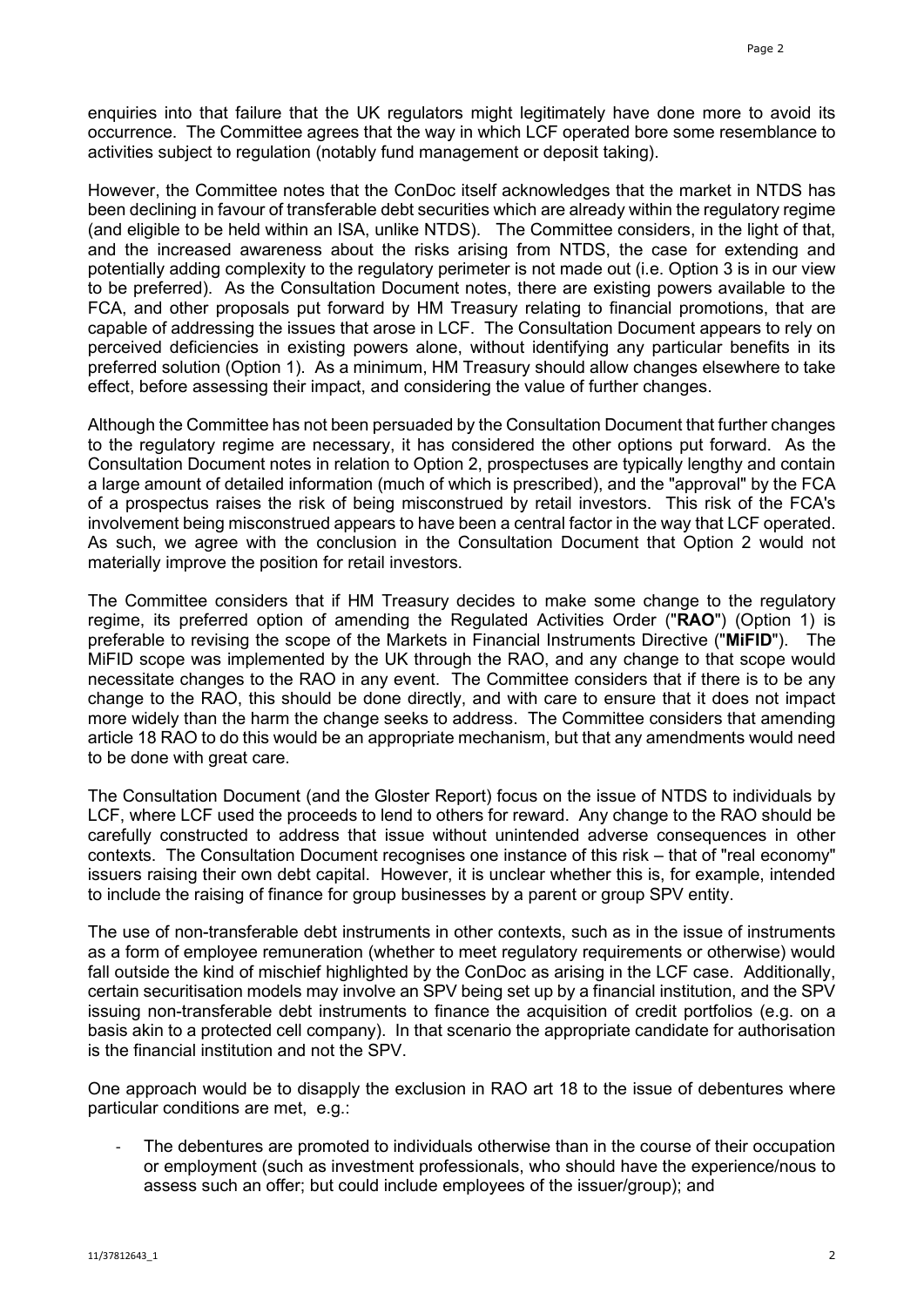- The proceeds of the issue are, or are reasonably expected to be, used by the issuer to fund the making of loans to unconnected parties; and
- Where instruments are being issued to individuals other than employees of the issuer, or an affiliate of the issuer, the denomination per unit of the debentures being issued is less than £100,000. (i.e. the exclusion still applies if the unit denomination is £100k or more)

We note that this approach is in line with the FCA's approach on restricting the making of financial promotions about this kind of instruments, for example at COBS 4.14.20 for speculative illiquid securities (into which category we understand NTDS to fall).

Because of the potential for unintended consequences of cutting back RAO article 18, the Committee urges HM Treasury to consult on the precise wording to be adopted, if it decides to pursue this option.

If you would find it helpful to discuss any of these comments then we would be happy to do so. Please contact Karen Anderson by telephone on +44 (0) 20 7466 2404 or by email at [Karen.Anderson@hsf.com](mailto:Karen.Anderson@hsf.com) in the first instance.

Yours faithfully

Kanisfel

**Karen Anderson** *Chair, CLLS Regulatory Law Committee*

© CITY OF LONDON LAW SOCIETY 2021 All rights reserved. This paper has been prepared as part of a consultation process. Its contents should not be taken as legal advice in relation to a particular situation or transaction.